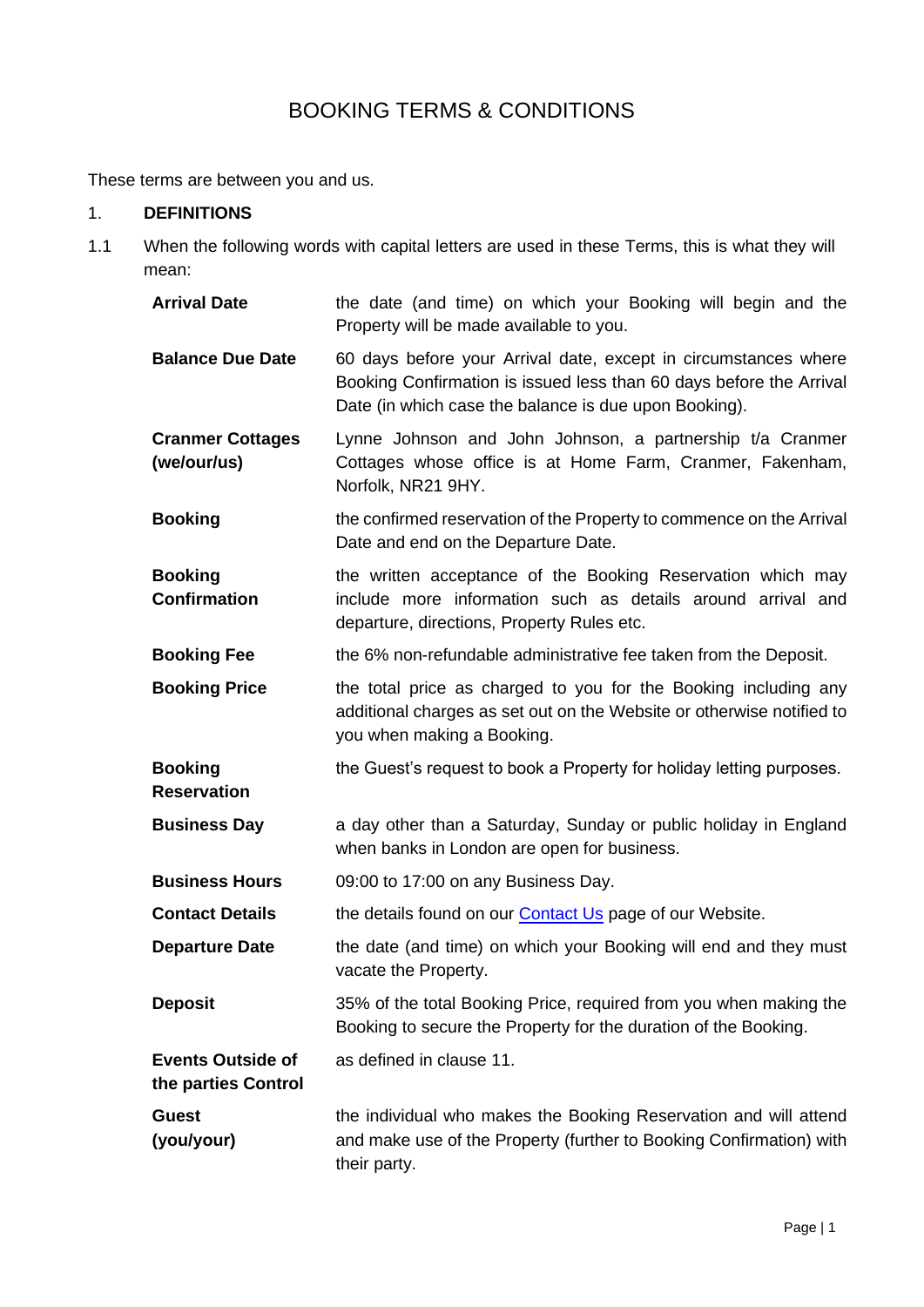| <b>Property</b>         | the property/properties provided for holiday letting purposes, details<br>of which have been made available on the Website. |  |
|-------------------------|-----------------------------------------------------------------------------------------------------------------------------|--|
| <b>Property Rules</b>   | specific restrictions applicable to a Property and facilities available<br>on site as detailed on the Website.              |  |
| <b>Security Deposit</b> | a fixed fee amount charged at our discretion to each Guest for the<br>Booking as detailed on the Website.                   |  |
| <b>Terms</b>            | these terms and conditions on which your Booking is supplied to you.                                                        |  |
| <b>Website</b>          | www.norfolk-luxury-cottages.co.uk.                                                                                          |  |

1.2 When we use the words "writing" or "written" in these Terms, this will include email but excludes fax.

# 2. **OUR CONTRACT WITH YOU**

- 2.1 Please ensure that you read these Terms carefully, and check that the details on the Booking (including the Arrival Date) and within these Terms are complete and accurate before you submit the Booking Reservation. If you think that there is a mistake within these Terms or that these Terms require any changes, please contact us to discuss. We will confirm any changes to these Terms in writing to avoid any confusion between you and us.
- 2.2 Once you submit a Booking Reservation to us and pay the Deposit (or the full Booking Price if the Booking Reservation is made within 60 days of the Arrival Date) we will send you a Booking Confirmation email (or letter in the post, if you do not have or have not provided an email address).
- 2.3 These Terms will become binding between you once we issue you with the Booking Confirmation.
- 2.4 If any of these Terms conflict with any term contained within the Booking Reservation, the Booking Confirmation, or the Property Rules, these Terms will take priority.
- 2.5 The maximum number of people who can stay in the Property will be notified to you on the Website. You guarantee that you will not exceed that number.
- 2.6 You agree not to arrive at the Property before the Arrival Date and to depart from the Property on or before the Departure Date. The Property will not be available at any time outside of the times reserved by you. We reserve the right to make a reasonable additional charge (whether by retaining a Security Deposit if applicable or otherwise) in the event that you have not left the Property by the agreed Departure Date.
- 2.7 Any illustrations, photographs and other imagery displayed are for illustrative purposes only are subject to change and no warranty or other representation is made as to the quality of the Property by us via the Website.
- 2.8 You confirm that the individual making the Booking Reservation is over the age of 18.
- 2.9 The Property is provided for holiday letting purpose only for the specified period as detailed in your Booking Confirmation. For the avoidance of doubt, these Terms do not create a landlord and tenant between you and us and you will not be entitled to any:
	- 2.9.1 new tenancy; or
	- 2.9.2 assured short hold or tenancy; or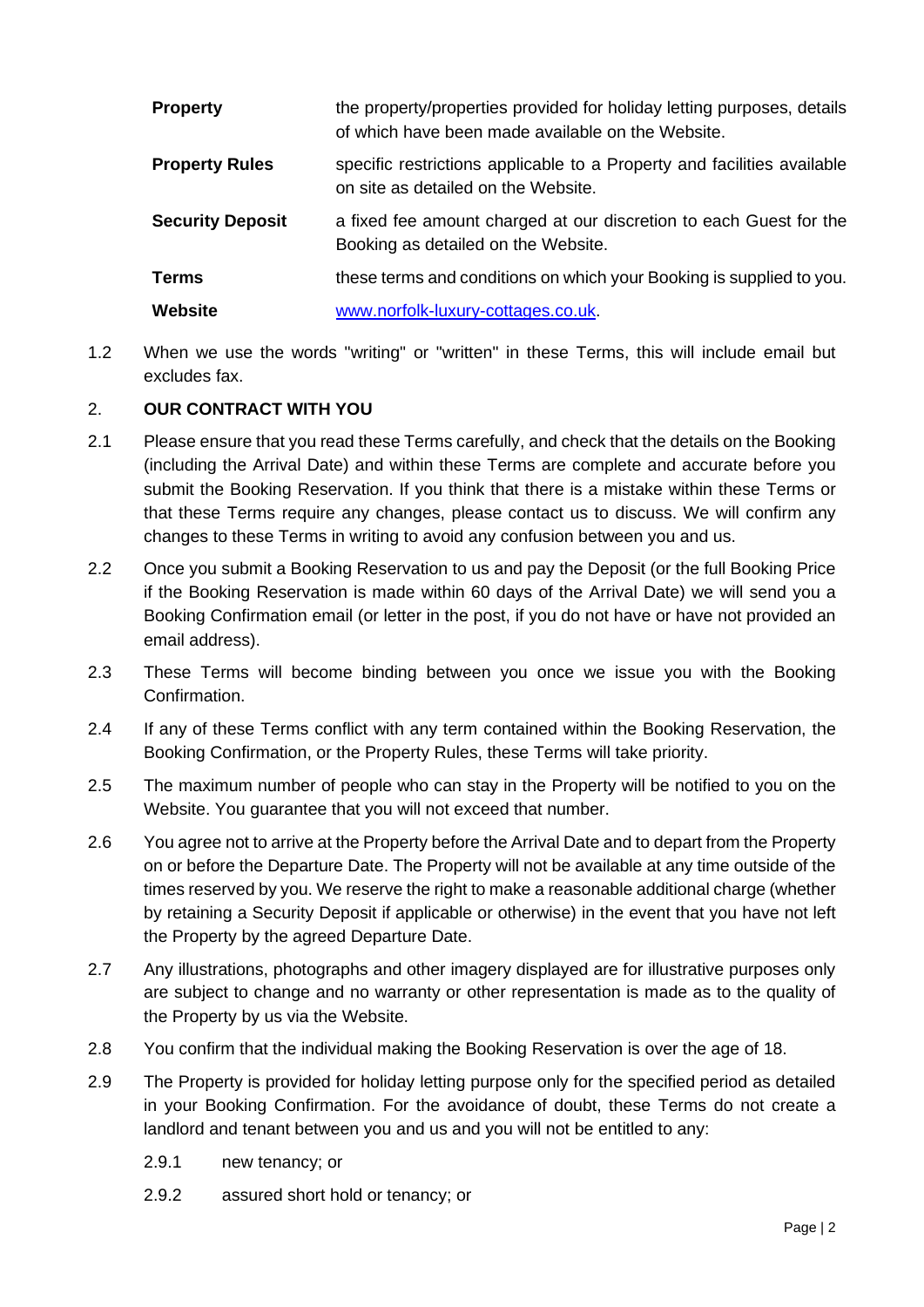2.9.3 any statutory protection either under the Housing Act 1988 or by way of a statutory security of tenure,

now or from the Departure Date of the Booking.

#### 3. **CHANGES TO BOOKING OR TERMS**

- <span id="page-2-0"></span>3.1 We may revise these Terms from time to time in the following circumstances:
	- 3.1.1 changes in how we accept payment from you;
	- 3.1.2 changes in relevant laws and regulatory requirements; or
	- 3.1.3 if we have a valid commercial reason to do so.
- 3.2 If we have to revise these Terms under clause [3.1,](#page-2-0) we will give you at least 14 days written notice of any changes to these Terms before they take effect. You can choose to cancel the contract in accordance with clause 9.
- 3.3 If you wish to change the dates of your Booking or amend your Booking in anyway, please contact us via our Contact Details. We cannot guarantee that your requests will be accommodated and reserve that right to charge for any differences in price (for example if the new dates fall within a high season as detailed on the Website).

#### 4. **ENJOYING THE PROPERTY & RESTRICTIONS**

- 4.1 We will supply the Property to you for the period set out in the Booking Confirmation.
- 4.2 Access to the Property is subject to your adherence to these Terms and the Property Rules. Please note that facilities provided are to be used at the Guests own risk and must be used in accordance with the Property Rules.
- 4.3 We will make every effort to make the Property available to you on time. However, there may be delays due to an Event Outside of the Parties Control. See clause 11 for our responsibilities when an Event Outside of the Parties Control happens.
- 4.4 If you do not pay us for your Booking when you are due to, access to the Property will not be permitted and the Booking will be cancelled.
- 4.5 You shall take proper care of the Property and its contents during your Booking and may lose your Security Deposit (if applicable) and/or receive an invoice for any damage caused or loss suffered if the Property and its contents are not left in the same state in which it is found at your Arrival Date.
- 4.6 Any Property Rules provided to you via the Website, shall be incorporated into these Terms and breach of any of the Property Rules will be treated as a breach that entitles us to cancel the contract.
- 4.7 We will issue you with the key safe code by email prior to the Arrival Date. All keys must be returned to the relevant Property key safe on the Departure Date. If you lose or damage a set of keys, we will deduct the cost of the replacement from your Security Deposit or invoice you separately. Failure to return the keys before or on the Departure Date will result in further charges.
- 4.8 Any inappropriate or aggressive behaviour towards our staff and/or other Guests will not be tolerated and may result in you being asked to vacate the Property immediately.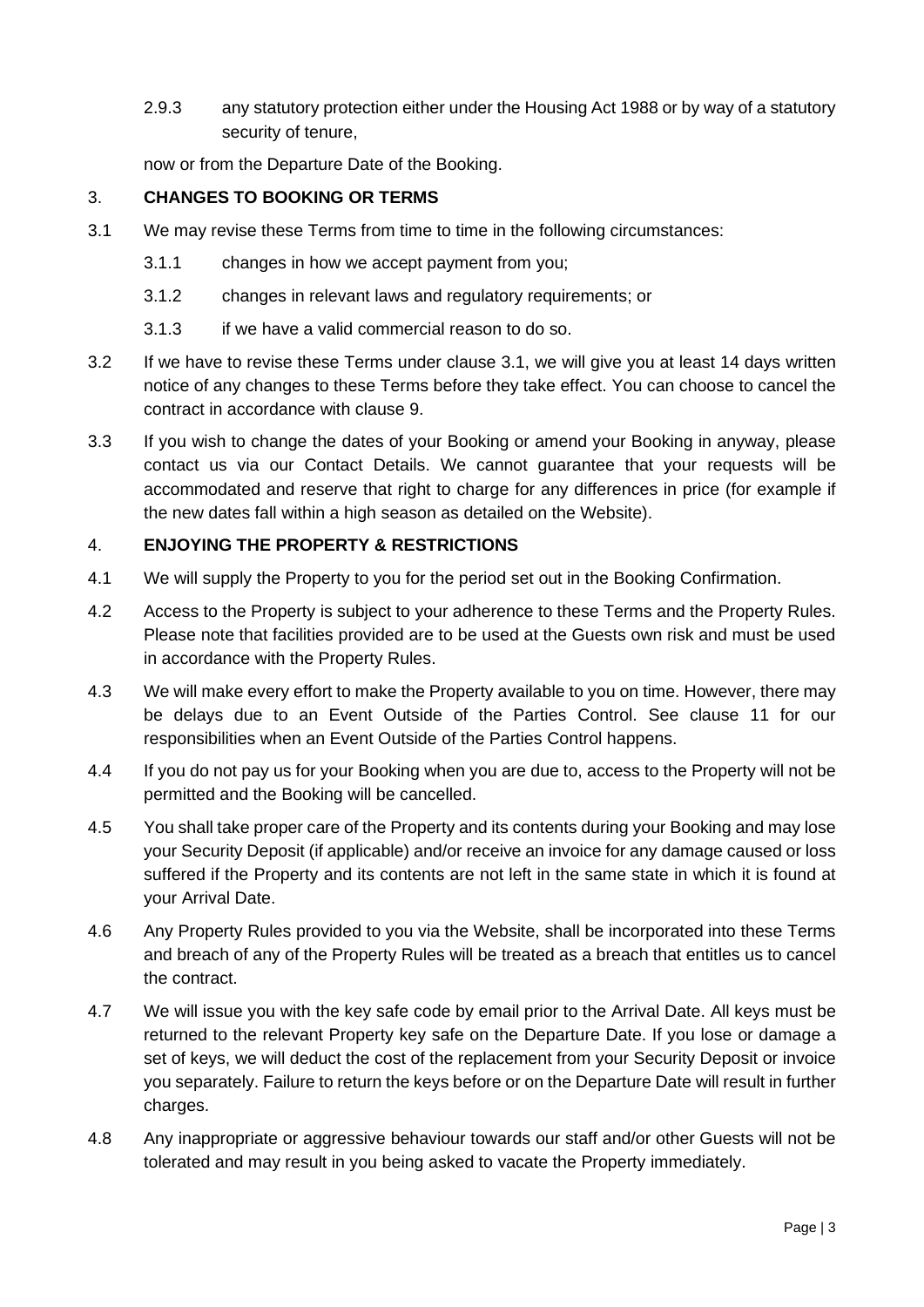- 4.9 All Properties and the surrounding grounds are no smoking and no vaping areas. If it is evident that smoking or vaping has occurred during your Booking, you will be asked to vacate the Property immediately and will be liable for any costs incurred deep cleaning, redecorating and cancelling all or part of any subsequent bookings if the Property has been rendered uninhabitable.
- 4.10 Internet access is offered in all Properties, on the basis that it is provided for recreational use only. Neither a minimum speed, unrestricted bandwidth nor uninterrupted provision of access is guaranteed and we will not be liable for any form of compensation or expenses claimed by you in respect of the provision or quality of internet connectivity.
- 4.11 If you wish to have a third party to provide services on the Property premises, this will only be allowed where we have provided written approval of such third parties ahead of the Arrival Date. Please contact us using the Contact Details to discuss any such third party.
- 4.12 Upon your arrival, please notify us of any defects within the first 24 hours in writing. Thereafter you will be deemed to have accepted the condition of the Property.
- 4.13 Please ensure you are familiar with the Property's location and that the Property is suitable for your needs.
- 4.14 Please respect the surrounding properties during your stay and comply with any applicable laws and rules throughout your Booking, including but not limited to [The Countryside Code.](https://www.gov.uk/government/publications/the-countryside-code)
- 4.15 We, or an authorised representative or agent acting on our behalf (including but not limited to tradespeople) reserve the right to enter the Property at all reasonable times for the purpose of inspection or to carry out any repair deemed necessary to the Property and its contents.
- 4.16 All belongings and vehicles are left at the Property at your own risk. Please ensure all belongings are removed by the Departure Date as the return of any lost property cannot be guaranteed and will incur charges.

# 5. **PETS**

- 5.1 The Website and/or Property Rules will detail whether or not pets are permitted at the Property and any additional charges for pets.
- 5.2 Where pets are not permitted but have been brought with you for the Booking, we reserve the right to request immediate departure and/or charge for any damage caused and deep cleaning required as a result.
- 5.3 Where pets are permitted, we reserve the right to refuse admission or request immediate departure from the Property to anyone who brings more than the agreed number or size of pets or anyone who leave pets unattended in the Property during the period of their Booking.
- 5.4 You will be liable for any damage caused by pets or parasites introduced by your pets, including where the Property is not left sufficiently clean and for any pet waste that has not been removed from the Property and the surrounding areas. The cost of any repair, replacement or extra cleaning will be taken from the Security Deposit and/or invoiced to you separately.
- 5.5 We are not liable for any allergies that are affected as a result of pets present in previous occupancy (please note this may apply to Properties where pets are not permitted in the case of assistance dogs).

#### 6. **PRICE AND PAYMENT**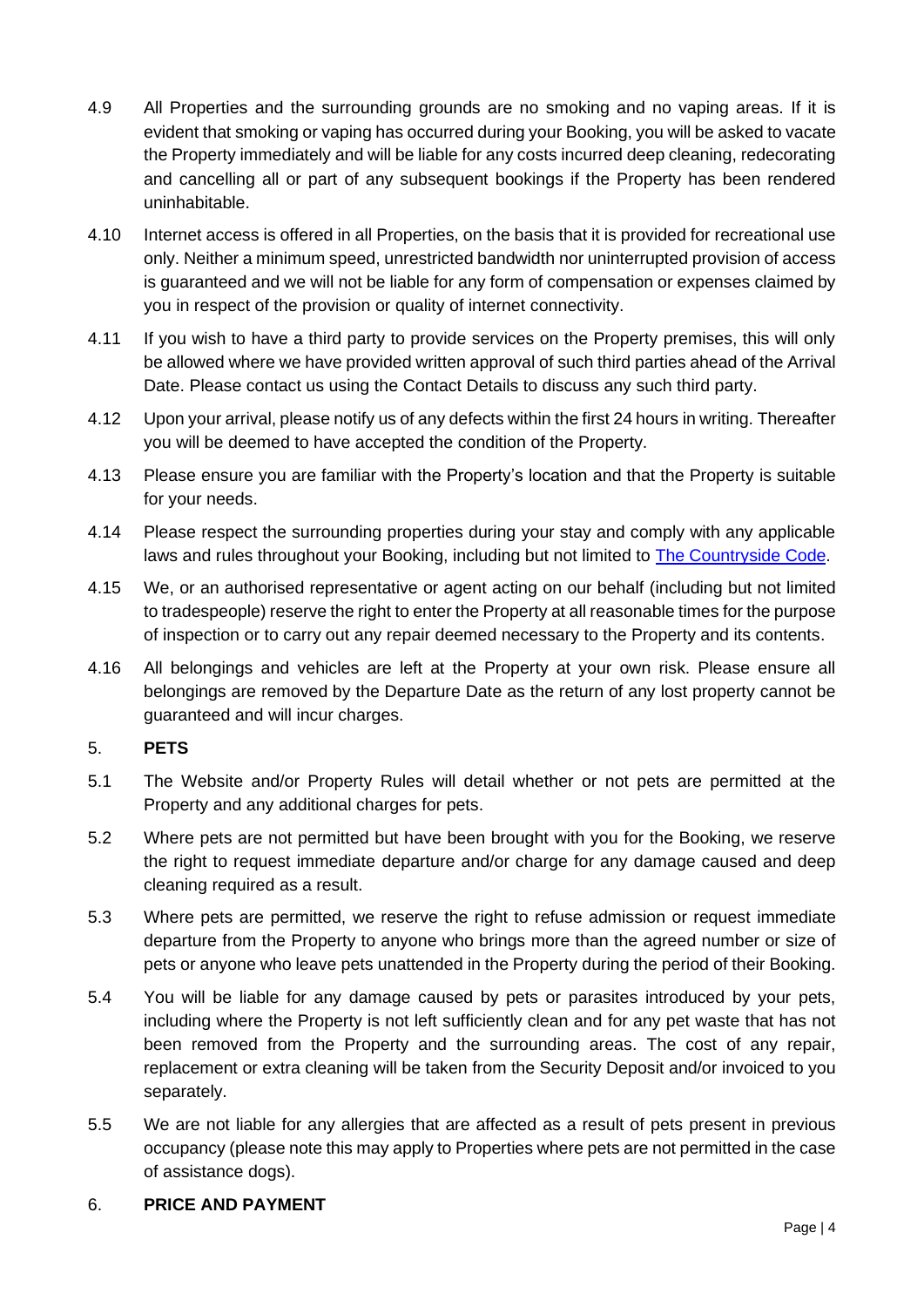- 6.1 The Booking Price will be set out on the Website, at the time of submitting your Booking Reservation and as detailed in your Booking Confirmation.
- 6.2 All Payments may be made by major credit or debit cards and by BACS transfer (please use the Guests surname as the reference on all BACS payments).
- 6.3 Where VAT is chargeable, it is included in the sums given.
- 6.4 Where your Booking Reservation is more than 60 days from the Arrival Date, you must pay a minimum Deposit as notified to you upon submitting the Booking Reservation. The remaining balance of the Booking Price together with the Security Deposit (if applicable) must be paid by the Balance Due Date.
- 6.5 Where your Booking Reservation is made with less than 60 days before the Arrival Date, you must pay the full balance of the Booking Price and Security Deposit (if applicable) at the time of making a Booking Reservation.
- 6.6 We will notify you before the Balance Due Date that payment is due. If payment is not received we will try and contact you. If we cannot contact you or you do not make any payment due to us by the Balance Due Date for payment, we will treat the non-payment as your cancellation of the Booking and therefore termination of this contract. In these circumstances, your rights to a refund are set out in clause [910.](#page-5-0)

#### 7. **LEGAL RIGHTS AND COMPLAINTS**

7.1 As a consumer, you have legal rights in relation to your Booking where it is not offered to you with reasonable skill and care, or if the service provided to you is faulty or not as described. Advice about your legal rights is available from your local Citizens' Advice Bureau or Trading Standards office. Nothing in these Terms will affect these legal rights. However we ask that you contact us in the first instance using our Contact Details.

#### 8. **OUR LIABILITY TO YOU**

- 8.1 No party can exclude or limit in any way their liability where it is illegal to do so, and this contract does not seek to exclude or limit any liability which cannot be excluded or limited by law.
- 8.2 If we fail to comply with these Terms, we are responsible for loss or damage you suffer that is a foreseeable result of our breach of the Terms or our negligence. We are not responsible for any loss or damage that is not foreseeable. Loss or damage is foreseeable if they were an obvious consequence of our breach or if it had been brought to our attention by you before the loss or damage occurred. For the avoidance of doubt, we are not responsible for any transport and/or alternative accommodation costs.
- 8.3 We only supply the Property for domestic and private use. You agree not to use the Property for any commercial, business or re-sale purpose, and we have no liability to you for any loss of profit, loss of business, business interruption, or loss of business opportunity.
- 8.4 We do not have any responsibility or liability to you (other than as outlined above) for loss of or damage to any of your items, belongings or vehicles, howsoever caused.

# 9. **YOUR RIGHTS TO CANCEL AND APPLICABLE REFUND**

9.1 We recommend that you take an appropriate travel insurance policy before placing your Booking Reservation.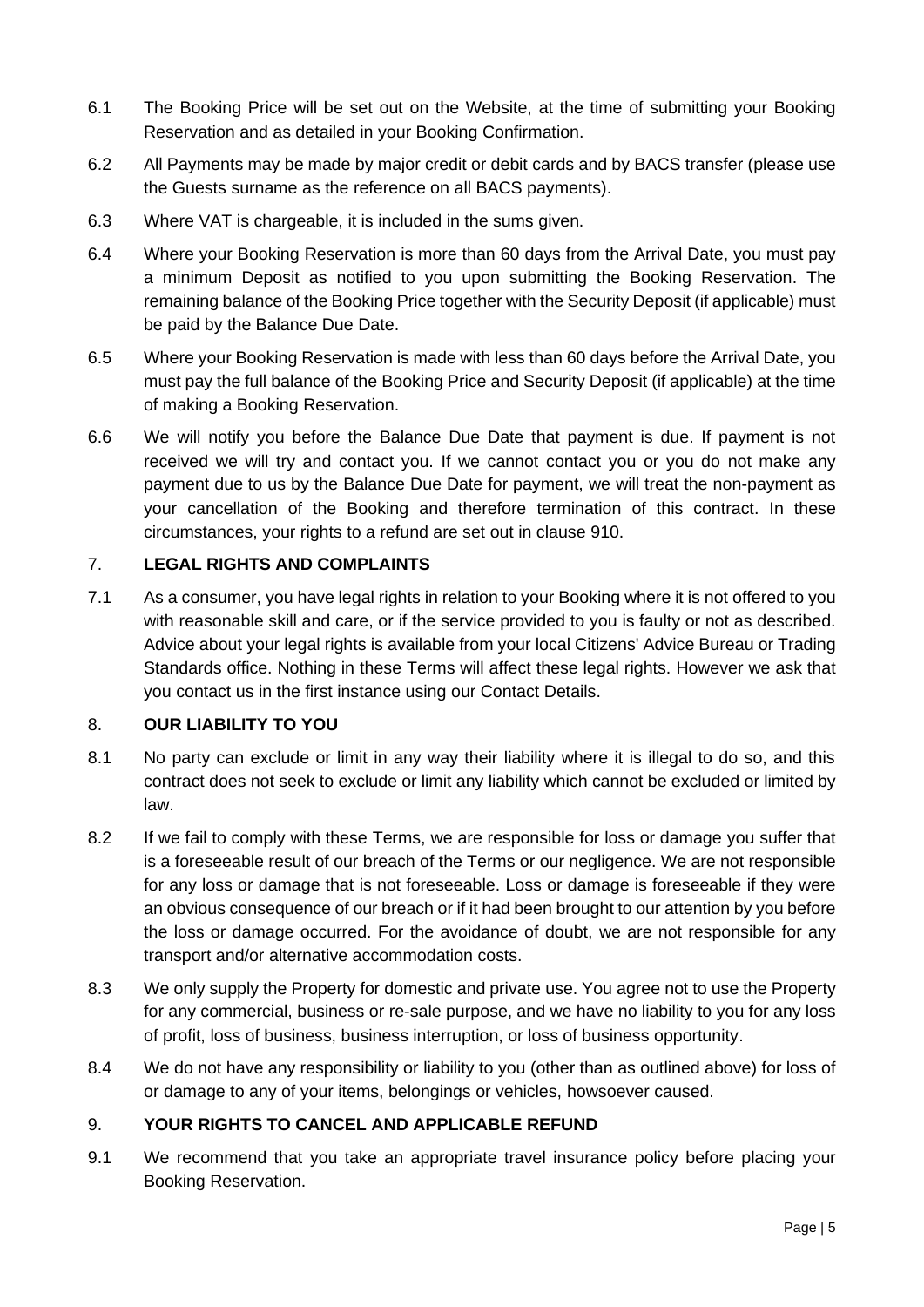9.2 You may cancel a Booking before the Arrival Date by contacting us using the Contact Details. All cancellations will be subject to the following refunds dependant on the amount of time before the Arrival Date:

| Up to 60 days<br>before the Arrival<br><b>Date</b> | Less than 60 days<br>and more than 41<br>days before the<br><b>Arrival Date</b> | Less than 40 days<br>and more than 21<br>days before the<br><b>Arrival Date</b> | Less than 20 days<br>before the Arrival<br>Date |
|----------------------------------------------------|---------------------------------------------------------------------------------|---------------------------------------------------------------------------------|-------------------------------------------------|
| All monies paid                                    | 50% of the Booking                                                              | 25% of the Booking                                                              | 0% of the Booking                               |
| less the Booking                                   | Price                                                                           | Price                                                                           | Price                                           |
| Fee.                                               |                                                                                 |                                                                                 |                                                 |

For example if you make your Booking on  $1<sup>st</sup>$  January with the Arrival date of  $1<sup>st</sup>$  April at a total cost of £1,000 and cancel your Booking on  $18<sup>th</sup>$  February, you will receive a £500 refund.

- 9.3 We will confirm your cancellation with you in writing and notify you of any payment or refund due to you at that time. Please note that cancellation will not be effective until we have provided written confirmation of the same.
- 9.4 Please note that if you need to cancel because you are ill, including where you are showing symptoms of illness (for the avoidance of doubt this includes Covid19 and/or self-isolating due to Covid19), this will be treated as a cancellation by you and not an Event Outside the Parties Control (Clause 11).
- 9.5 If you need to cancel your Booking, we will try and re–let the Property. If we are able to relet the Property, we will refund money paid less our Booking Fee and subject to any difference in price between the Booking Price and the re-let price.
- 9.6 If you depart voluntarily from the Property before the Departure Date, no refund shall be given.
- 9.7 Where you have cancelled a Booking because of our failure to comply with these Terms or if we change these Terms under clause [3.1](#page-2-0) and you elect to cancel the contract (except where we have been affected by an Event Outside of the Parties Control), you do not have to make any payment to us.

# <span id="page-5-0"></span>10. **OUR RIGHTS TO CANCEL AND APPLICABLE REFUND**

- <span id="page-5-1"></span>10.1 We may have to cancel a Booking before the Arrival Date of your Booking due to an Event Outside of the Parties Control. We will promptly contact you if this happens.
- 10.2 If we have to cancel a Booking under clause [10.1](#page-5-1) and you have made any payment in advance for your Booking that have not been provided to you, we will refund these amounts to you.
- 10.3 We may cancel the contract for your Booking at any time with immediate effect by giving you written notice if you:
	- 10.3.1 do not pay us when you are supposed to; or
	- 10.3.2 break the contract in any other material way.

# 11. **EVENT OUTSIDE OF THE PARTIES CONTROL**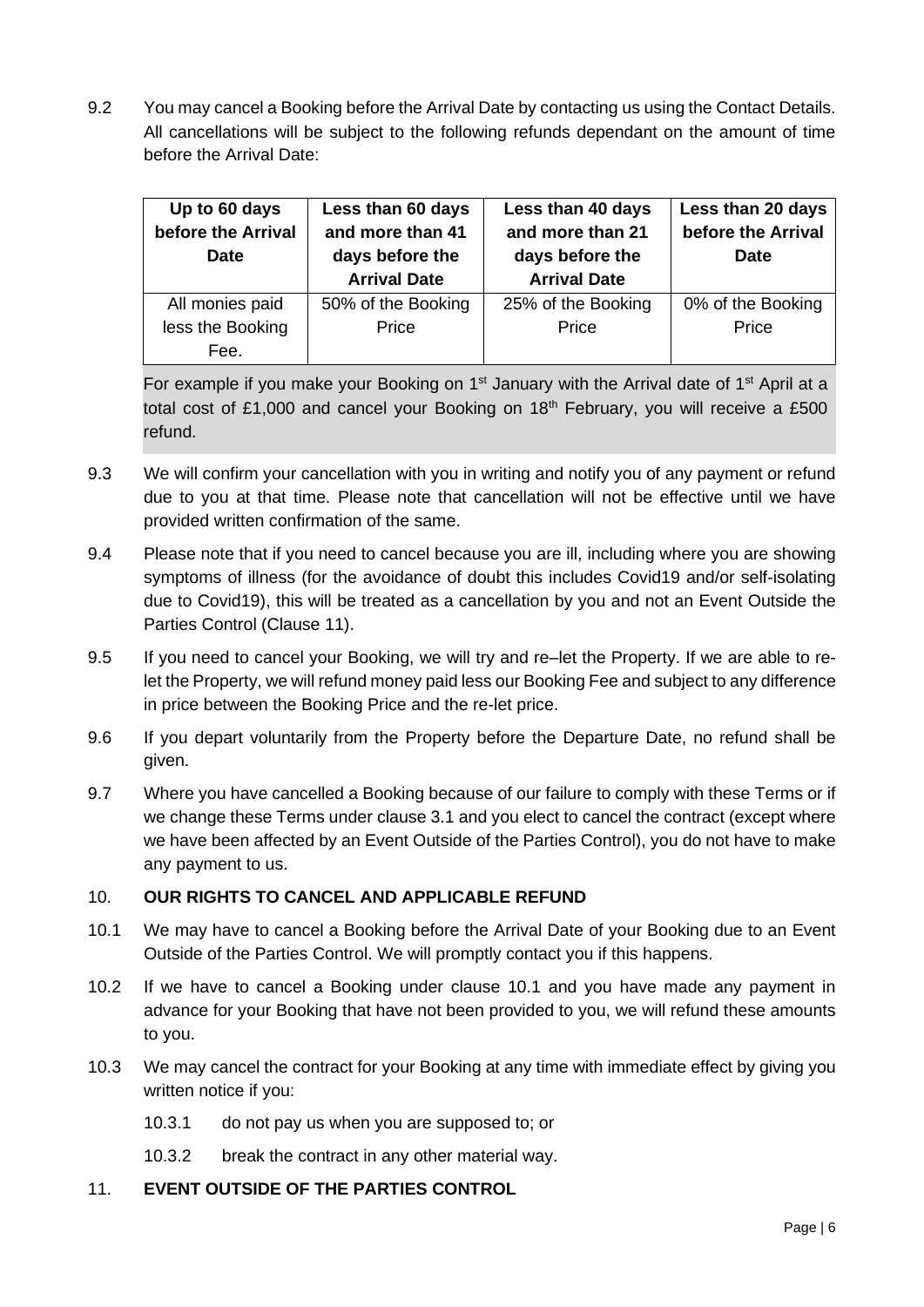- 11.1 Neither party shall be in breach of this agreement nor liable for delay in performing, or failure to perform, any of its obligations under this agreement if such delay or failure result from events, circumstances or causes beyond its reasonable control. In such circumstances the time for performance shall be extended by a period equivalent to the period during which performance of the obligation has been delayed or failed to be performed. If the period of delay or non-performance continues for one month, the party not affected may terminate this agreement by giving 5 Business Days written notice to the affected party.
- 11.2 Weather will only be included as an Event Outside of the Parties Control where a red weather warning has been issued by the Met Office.
- 11.3 In the event of a pandemic, epidemic or restriction of the movement of peoples as dictated by the government or public authority, we reserve the right to issue specific terms at such a time via the Website and will communicate this to you via the contact details provided us.
- 11.4 For the avoidance of doubt, self-isolation due to Covid19 and/or showing symptoms of Covid19 is not an Event Outside of the Parties Control.
- 11.5 Should any event or circumstance beyond our reasonable control occur which means the Property cannot be provided to you, we will let you know as soon as possible so alternative accommodation and/or a refund can be arranged for you.

# 12. **HOW WE MAY USE YOUR PERSONAL INFORMATION**

- 12.1 We will use the personal information you provide to us to:
	- 12.1.1 provide your Booking;
	- 12.1.2 process your payment for your Booking;
	- 12.1.3 process identity checks where necessary; and,
	- 12.1.4 inform you about similar products or services that we provide, where you have permitted us to. You may stop receiving these at any time by contacting us.
- 12.2 All data you provide to us will be treated in accordance with our Privacy Policy [LINK TO [PRIVACY POLICY\]](CCC%20Privacy%20policy%20document%202021.docx).

#### 13. **OTHER IMPORTANT TERMS**

- 13.1 We may transfer our rights and obligations under these Terms to another individual, but this will not affect your rights or our obligations under these Terms.
- 13.2 Except for you (the Guest) and us, no other person shall have any rights to enforce any of these Terms.
- 13.3 Each of the paragraphs of these Terms operates separately. If any court or relevant authority decides that any of them are unlawful, the remaining paragraphs will remain in full force and effect.
- 13.4 If we fail to insist that you perform any of your obligations under these Terms, or if we do not enforce our rights against you (or if we delay in doing so) that will not mean that we have waived our rights against you and will not mean that you do not have to comply with those obligations. If we do waive a default by you, we will only do so in writing, and that will not mean that we will automatically waive any later default by you.
- 13.5 These Terms are governed by English law. All parties agree to submit to the non-exclusive jurisdiction of the English courts. However, if you are a resident of Northern Ireland you may